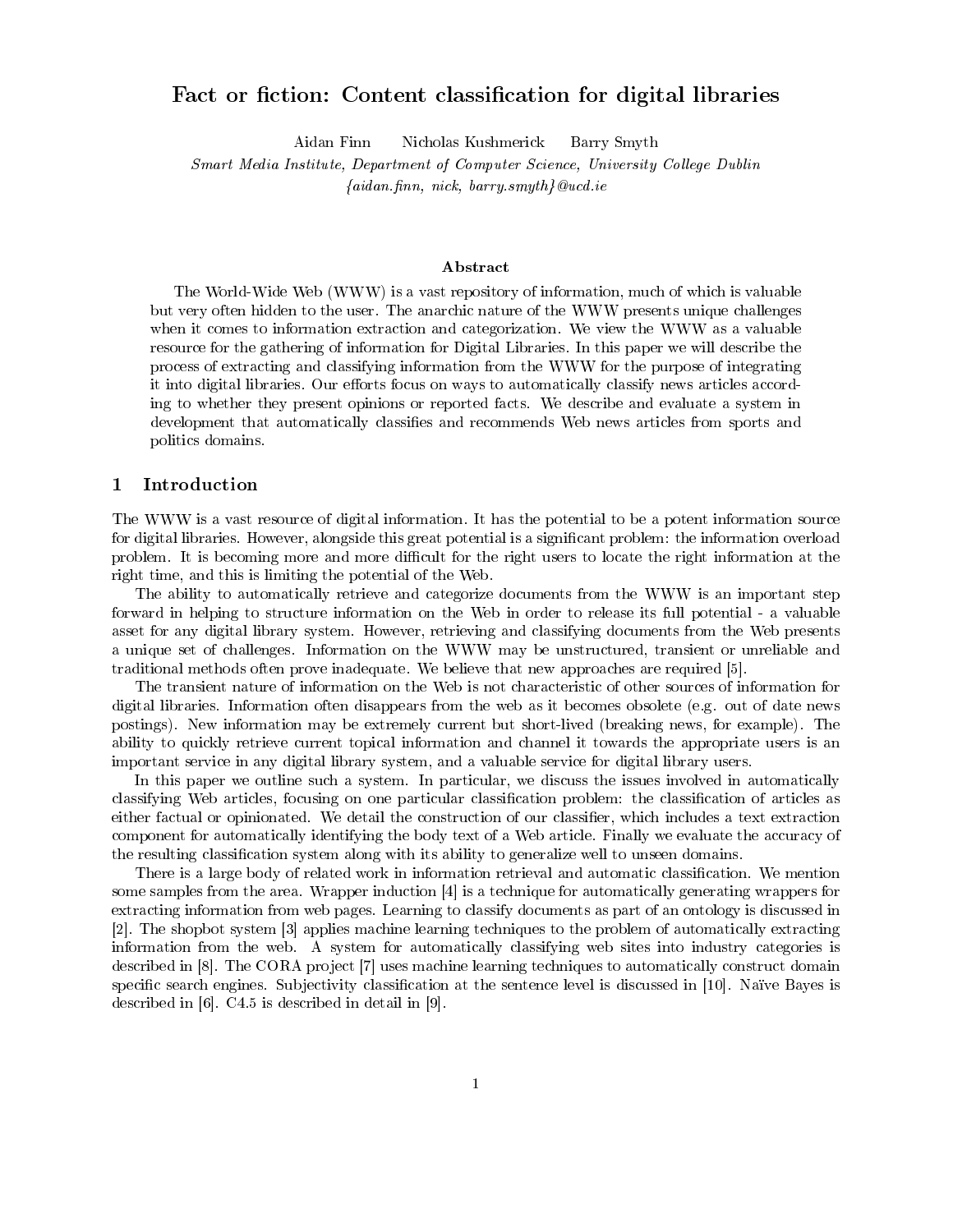

Figure 1: System Overview

#### $\overline{2}$ Research Issues

The main aims of our research are to:

- promptly retrieved and classify new articles appearing on the web; we have  $\mathcal{P}$
- develop a classication system that scales gracefully and transfers easily to new domains;
- classify articles according to varied and unusual criteria. E.g. to be able to recognize the tone of articles. Articles that present opinions are classified differently than factual articles; and
- enable personalization by retrieving documents from classes that are interesting to the user.

Fig. 1 presents an architecture that we propose will meet our objectives. We are instantiating this architecture in the HYPPIA system, a WWW service that monitors web sites for new articles, classifies these new articles using a number of text classifiers, and creates personalized digital libraries from this content. New classifiers can be added as the system grows. Classifiers should be built using as few domain specific features as possible in order to facilitate domain transfer. This system is currently in development; in this paper we describe our preliminary results.

The core of the system is the article database. This acts as a central information repository for all parts of the system. A set of WWW agents retrieve information from the web and store it in this database. A URL agent watches web sites for new articles and stores their URLs. The BTE agent (described in Sec. 3) extracts the main body of text from new articles for use by our text classication algorithm (described in Sec. 4).

A set of classification agents classify articles in the database. Each classifier is responsible for a particular class. Classifiers are built by hand but we are currently exploring techniques for automating this process. Currently, we have incorporated two opinion classifiers. It is anticipated that more classifiers will be added in the future.

In the remainder of this paper we focus on two elements of this system: automatic extraction of body text, and subjectivity classification of documents on the WWW. The opinion classifier recognizes articles that express the opinion of the author. Articles of this kind often take the form of columns or editorials. These articles contrast with those which just report facts. We focus on this form of classification because different users may have different requirements or preferences as to which type of article they prefer. When developing the opinion classifier, our motivation was to exclude domain specific features in order to easily migrate the classifier to new domains. For example, if we train our system in the domain of football news, we want it to generalize appropriately when tested with politics articles.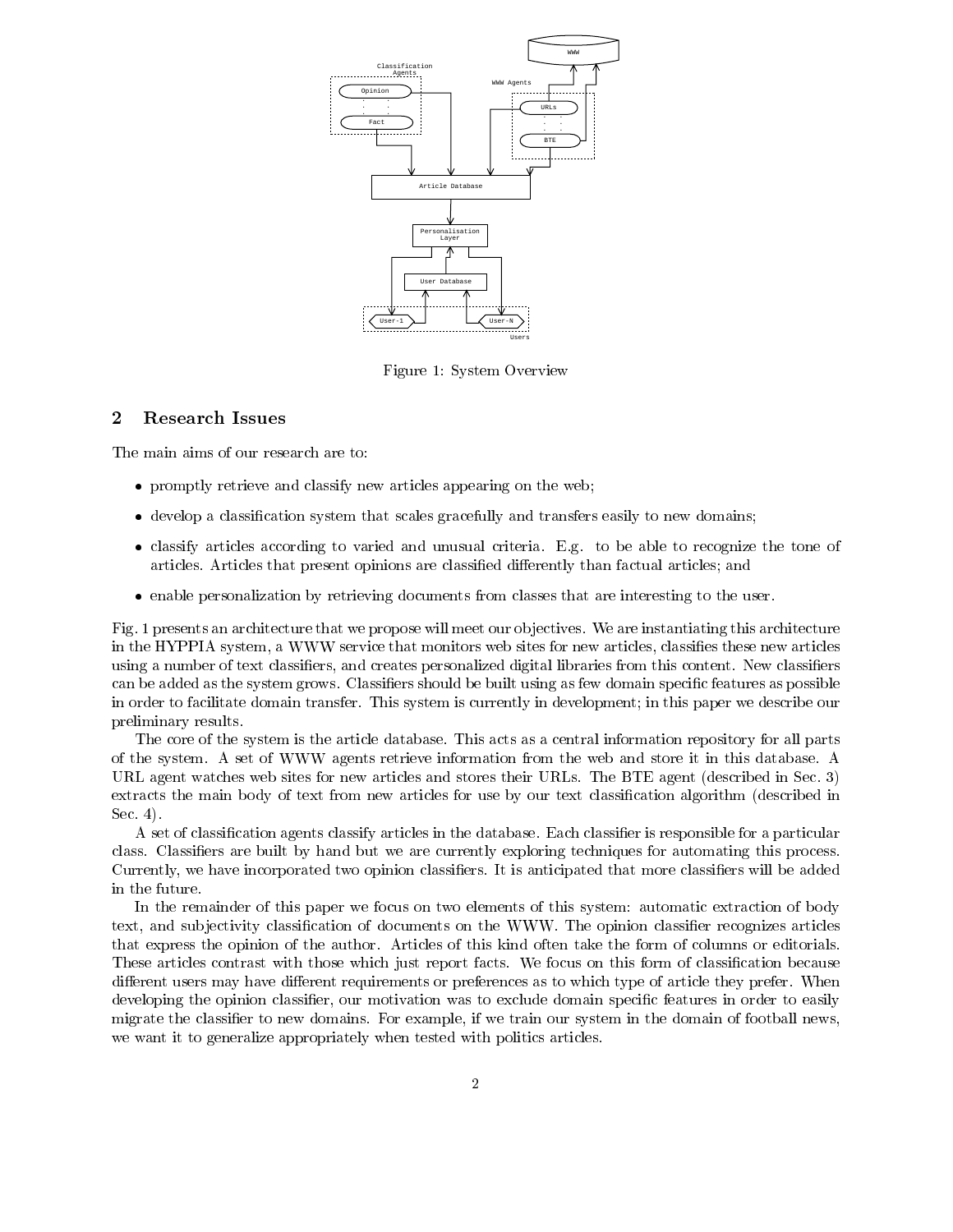

Figure 2: A typical news article.

## <sup>3</sup> Body Text Extraction

Articles published on the WWW often contain extraneous clutter. Most articles consist of a main body which constitutes the relevant part of the particular page. Surrounding this body is irrelevant information such as copyright notices, advertising, links to sponsors, etc. By identifying this main body of the article and basing our classiers on features that occur within this area we anticipate improving the accuracy of classiers. For example, images and links occurring within this body are likely to be very relevant to the article in question, while images and links outside this body are far less likely to provide interesting information about the article. Similarly when extracting text from a web page for use in classication, text extracted from the article body is much less likely to mislead the classifier than text extracted from the surrounding clutter. Fig. 2 shows a typical news article with the main body of text marked. Below the body is a generic copyright notice, while on each side are links to advertisers and unrelated articles.

Automatically identifying the region of the web page that contains the main body of text is useful when building a classifier. We found that text from outside the body of an article was less likely to be relevant to the document and therefore more likely to mislead a text classifier.

Identifying the main body of a web page in a general robust manner is a difficult information extraction problem. Our approach is to view a web page as as consisting of two kinds of tokens: HTML tag tokens and text tokens (i.e., words). Thus an HTML page can be represented as a sequence of bits B, with a  $B_n = 0$ indicating that the n'th token is a word, and  $B_n = 1$  indicating a tag. Fig. 3 shows a graph of the cumulative distribution of tags, as a function of the position in the document, for the article from Fig. 2. Our extraction algorithm is based on the idea that the ends of the "plateau" in the middle of the distribution correspond to the points at which the main body of the article begins and ends.

The problem can now be viewed as an optimization problem. We must identify points  $i$  and  $j$  such that we maximize the number of tag tokens below i and above j, while simultaneously maximizing the number of text tokens between  $i$  and  $j$ . The text is only extracted between  $i$  and  $j$ . We chose a simple objective function  $T_{i,j}$  where:

$$
T_{i,j} = \sum_{n=0}^{i-1} B_n + \sum_{n=i}^{j} (1 - B_n) + \sum_{n=j+1}^{N-1} B_n
$$

The advantage of this method of text extraction is that it does not require any parameters, and can extract text from different web sites without the need for site specific wrappers.

To summarize, we use this text extraction algorithm to extract the body of text from web pages<sup>1</sup> for use

 $^1$ This algorithm is available as a perl module from the project web-page at http://smi.ucd.ie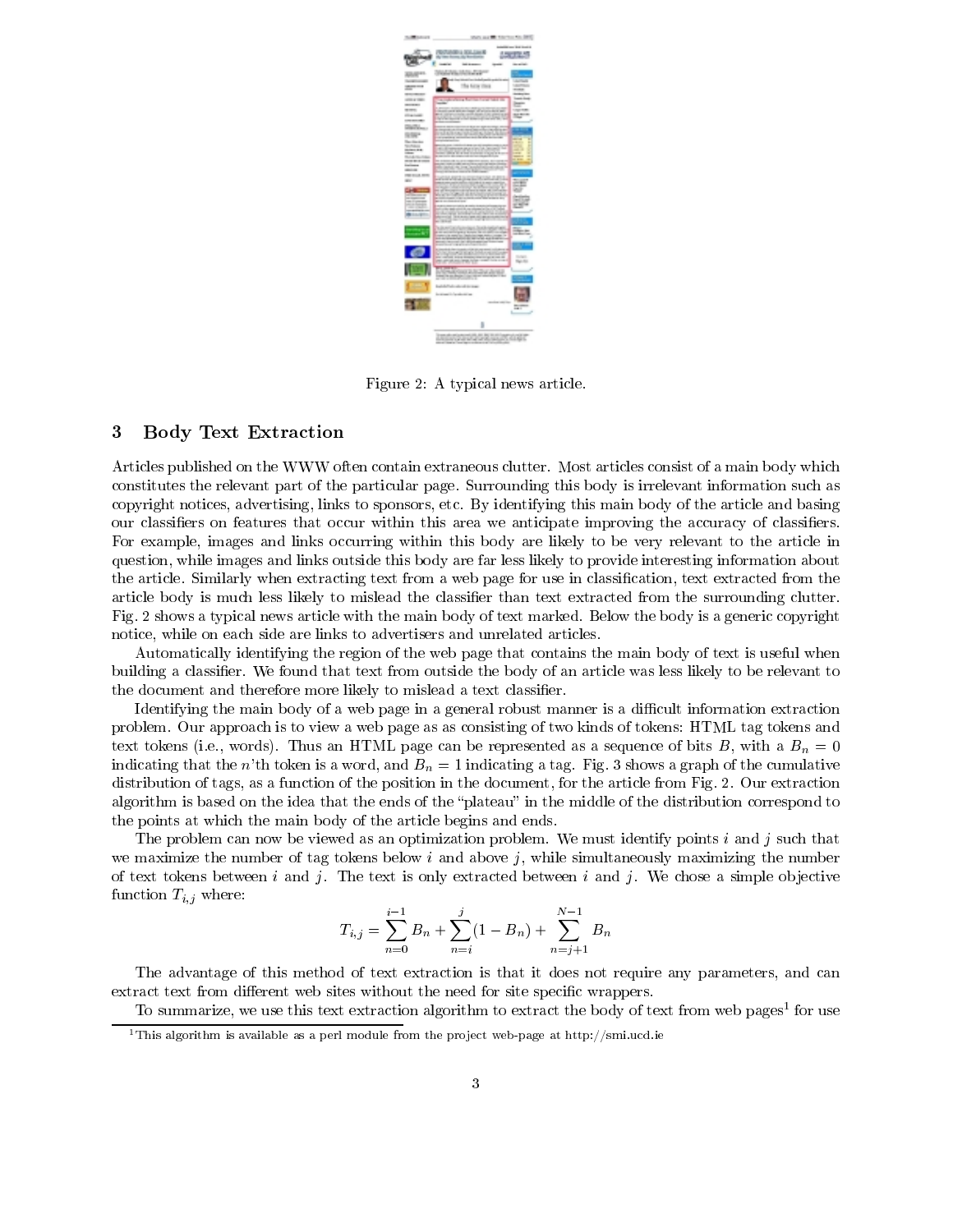

Figure 3: The cumulative distribution of tags, as a function of the position in the document. The central "plateau" corresponds to the body of the text highlighted in Fig. 2.

by our classifiers. This was motivated by the observation that text from outside the main body often misled the classifiers.

#### **Opinion Classification**  $\overline{4}$

The classifiers built so far are based on the text extracted from the body of the articles. The system operates by watching news sites for new articles and classifying them. Articles that appear on those sites are often either news articles, which just report facts, or articles that present the opinion of the author. A good example of the former are articles from the Reuters news service, while the latter often take the form of columns or editorials. We investigate the possibility of automatically recognizing these opinionated articles.

In building our opinion classifier, one of our main aims was to have high domain transfer. Thus we did not want to classify based on features unique to the football domain, because then it would not generalize if tested on a new domain, such as politics.

As a baseline, we first considered a classifier that used the occurrence of words in the text as features, in conjunction with a naïve Bayes classifier. It was anticipated that using words that occurred in the text as features would not produce a general classifier. We expected that this approach would not transfer well to new domains or perform well on articles from sites it had never seen before. In fact, it was experiments with this approach that led us to develop our method for body text extraction. We found that using all text from a web page would either mislead the classifier or provide predictive features which were too strong. For example if one particular site in the training data produces only opinion articles, something such as a copyright notice in this page will provide a very strong feature for classification. While this feature may be useful in a single domain system, it will not be very useful if for example the classifier is to be used to classify articles on politics.

In contrast to this baseline, our second approach examines the type of language in the document. Intuitively, we expect that the kind of language used in opinion documents is different, perhaps more expressive than that used in factual articles. For example, the number and type of adjectives in a sentence is indicative of its sub jectivity [10]. In using elements of the language style as features, rather than language content we hope to produce a classifier capable of generalizing well to unseen domains. In particular, we first processed the documents using Brill's Parts-Of-Speech (POS) tagger [1], and then represented a document as the the fraction of words for each POS. We then used C4.5 to learn a decision tree based on these POS features. While a hybrid approach using both word and lexical features is probably the best overall solution, in these preliminary experiments our classifier relies just on the POS features.

### <sup>5</sup> Evaluation

Experiments used documents from two domains, football and politics, in order to evaluate accuracy as well as domain transfer. A corpus of documents was spidered from the web and then manually classified as being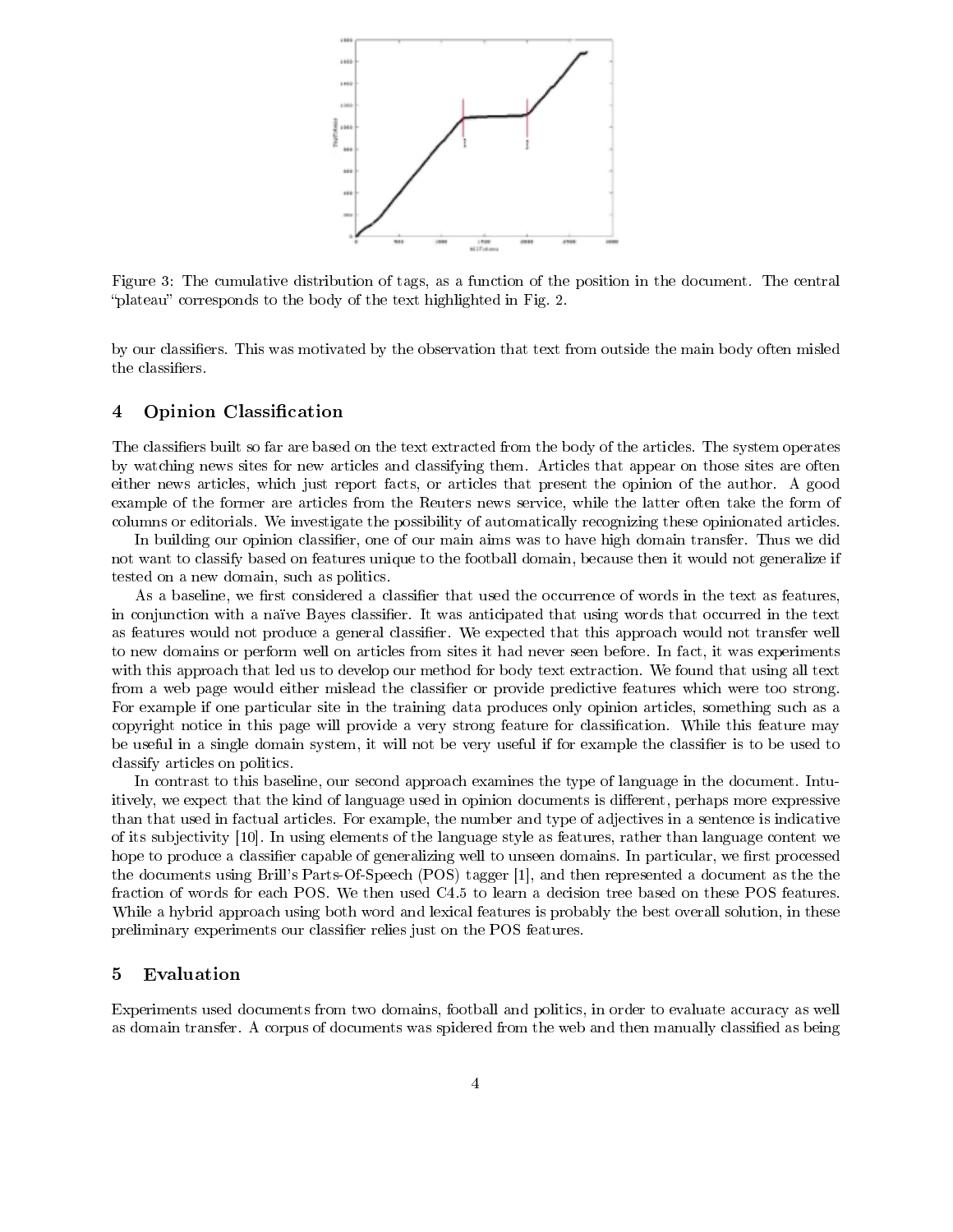

Figure 4: Opinion classifier Accuracy



Table 1: Sample Rules

opinion or non-opinion. Our corpus comprises 350 football articles (of which 174 are classied as opinion based) and 230 politics articles (of which 155 are classied opinion based). Our experiments use ten-fold cross validation, with a 80%/20% training/testing split.

As described above, we compared two classifiers. The first uses occurrences of words as features in conjunction with a naïve Bayes classifier. The second uses POS statistics in conjunction with a C4.5 classifier.

Our results are shown in Fig. 4. The vertical axis shows classification accuracy, defined as the percentage of articles in the test set that were classied correctly. The horizontal axis indicates the training and test data. For example, FP indicates the classifier was trained on football documents and tested on politics documents. Results are shown for both the naïve Bayes and C4.5 classifiers. Some sample rules generated by the C4.5 learning algorithm are shown in table 1.

Results show that the classifier based on POS statistics  $(C4.5)$  performs better than the classifier based on word occurrence statistics (NB) in all cases. We conclude that the kind of language used in a document is a better indication of sub jectivity than the content of the document.

In cases where the classifier was trained and tested in the same domain (FF and PP), the accuracy of the C4.5 classifier is quite impressive  $(86\%$  and  $88\%$  respectively). In the football domain (FF) this is significantly better than the NB approach although NB performs closer to  $C4.5$  in the politics domain(PP). This may indicate that the relevance of content to subjectivity varies with different domains.

We expected that the classifier based on POS statistics would generalize better across domains. This was tested by training a classifier in one domain and testing it in the other domain. In the PF case, the C4.5 classifier performs significantly better than the naïve Bayes classifier. However, in the FP case, C4.5 performs only slightly better than naïve Bayes. We conclude that the POS approach is better suited to generalizing to new domains compared to the naïve Bayes algorithm.

Note also that the C4.5 results are more stable than the NB results. Both cases that were trained and tested in the same domain return approximately the same accuracy. Similarly, both cases that were trained and tested in different domains return approximately the same result. This may indicate that while the content of a document may be of varying relevance to a subjectivity classifier, the type of language used is a more reliable indication of sub jectivity.